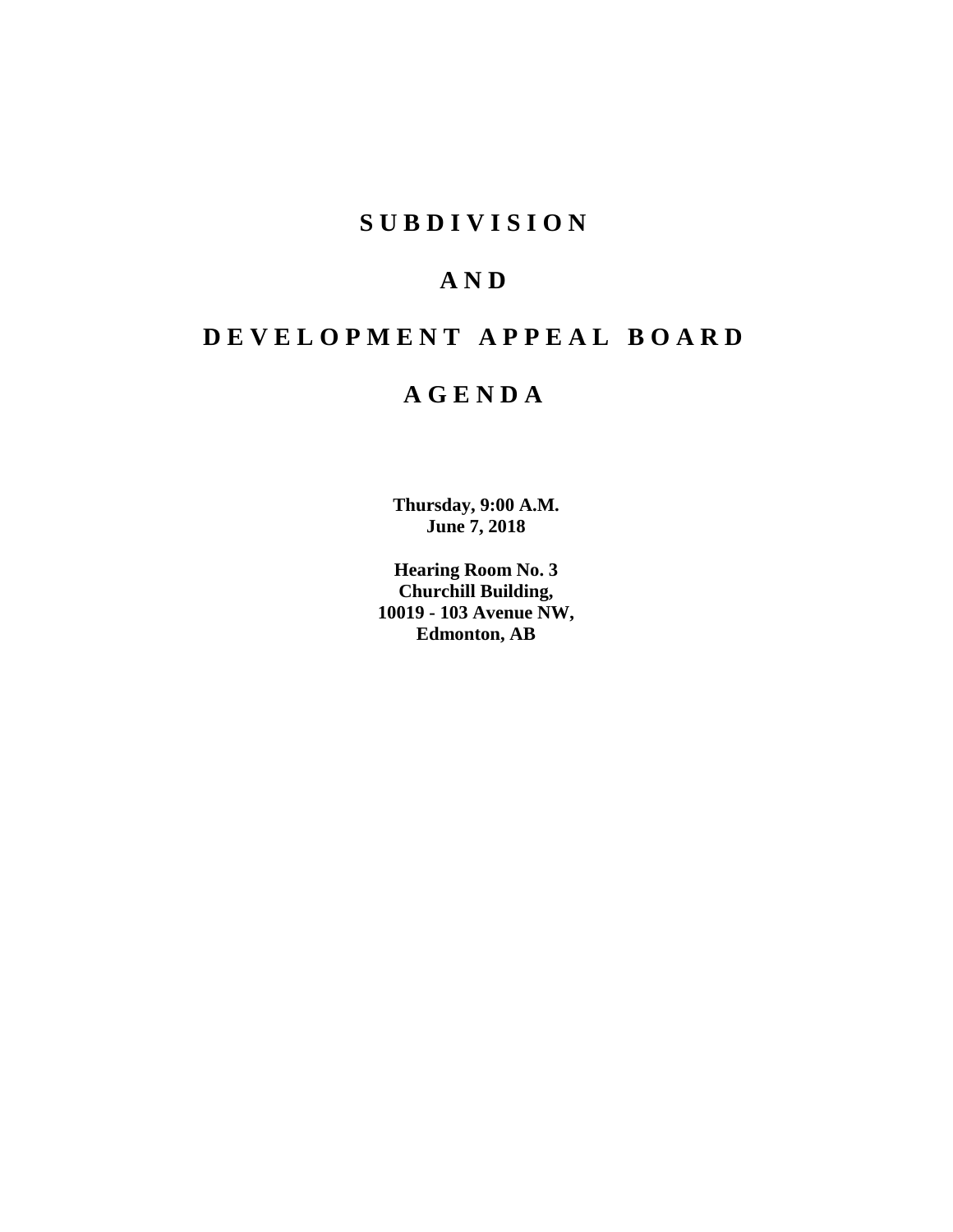# **SUBDIVISION AND DEVELOPMENT APPEAL BOARD HEARING ROOM NO. 3**

|              | 9:00 A.M.    | SDAB-D-18-080 | Add Accessory Automotive and Equipment<br>Repair Shop Use (HITEC FUEL SYSTEMS<br>INC) to existing General Industrial Use<br>(Qualico Glass)<br>14710 - 115 Avenue NW                                                              |  |
|--------------|--------------|---------------|-----------------------------------------------------------------------------------------------------------------------------------------------------------------------------------------------------------------------------------|--|
|              |              |               | Project No.: 278888519-001                                                                                                                                                                                                        |  |
| $\mathbf{I}$ | $1:00$ P.M.  | SDAB-D-18-081 | Construct a Single Detached House with<br>Basement development (NOT to be used as an<br>additional Dwelling), rear covered deck,<br>Rooftop Terrace, Unenclosed Front Porch, and<br>to demolish an existing Single Detached House |  |
|              |              |               | 9716 - 96 Street NW<br>Project No.: 271496304-001                                                                                                                                                                                 |  |
|              | <b>NOTE:</b> |               | Unless otherwise stated, all references to "section numbers" refer to<br>the authority under the Edmonton Zoning Bylaw 12800.                                                                                                     |  |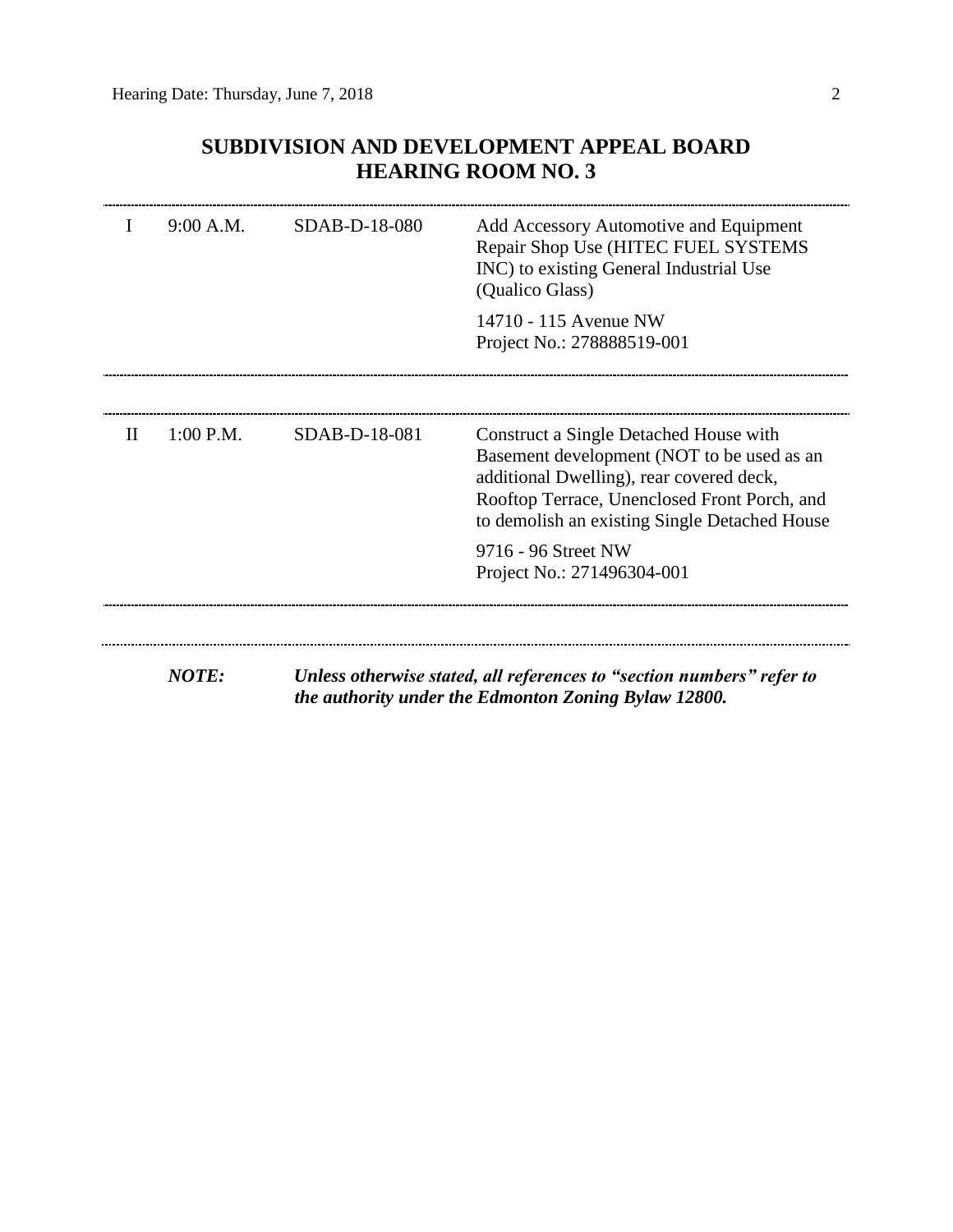APPELLANT:

# **ITEM I: 9:00 A.M. FILE: SDAB-D-18-080**

# AN APPEAL FROM THE DECISION OF THE DEVELOPMENT OFFICER BY AN ADJACENT PROPERTY OWNER

| <b>APPLICATION NO.:</b>                          | 278888519-001                                                                                                                                |
|--------------------------------------------------|----------------------------------------------------------------------------------------------------------------------------------------------|
| <b>APPLICATION TO:</b>                           | Add Accessory Automotive and<br>Equipment Repair Shop Use (Hitec Fuel<br>Systems Inc.) to existing General<br>Industrial Use (Qualico Glass) |
| <b>DECISION OF THE</b><br>DEVELOPMENT AUTHORITY: | Approved with conditions                                                                                                                     |
| <b>DECISION DATE:</b>                            | April 17, 2018                                                                                                                               |
| <b>DATE OF APPEAL:</b>                           | May 9, 2018                                                                                                                                  |
| <b>NOTIFICATION PERIOD:</b>                      | April 24, 2018 through May 15, 2018                                                                                                          |
| <b>RESPONDENT:</b>                               | Hitec Fuel Systems Inc.                                                                                                                      |
| MUNICIPAL DESCRIPTION<br>OF SUBJECT PROPERTY:    | 14710 - 115 Avenue NW                                                                                                                        |
| <b>LEGAL DESCRIPTION:</b>                        | Plan 1751KS Blk 7 Lot 23                                                                                                                     |
| ZONE:                                            | (IM) Medium Industrial Zone                                                                                                                  |
| <b>OVERLAY:</b>                                  | N/A                                                                                                                                          |
| STATUTORY PLAN:                                  | N/A                                                                                                                                          |

# *Grounds for Appeal*

The Appellant provided the following reasons for appealing the decision of the Development Authority:

> Property will not support parking variance and the area does not support the business.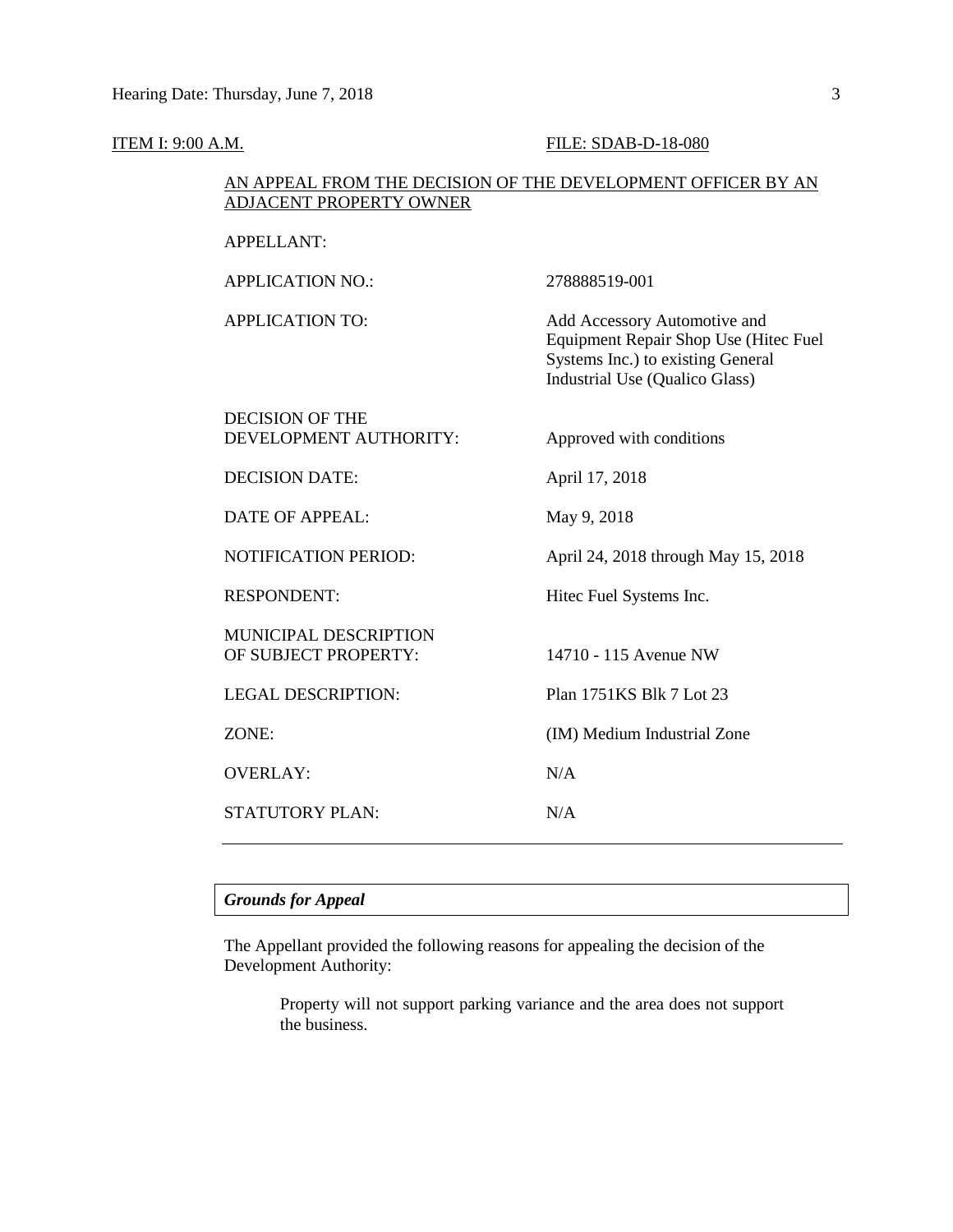# *General Matters*

# **Appeal Information:**

The *Municipal Government Act*, RSA 2000, c M-26 states the following:

# **Grounds for Appeal**

**685(1)** If a development authority

- (a) fails or refuses to issue a development permit to a person,
- (b) issues a development permit subject to conditions, or
- (c) issues an order under section 645,

the person applying for the permit or affected by the order under section 645 may appeal to the subdivision and development appeal board.

**(2)** In addition to an applicant under subsection (1), any person affected by an order, decision or development permit made or issued by a development authority may appeal to the subdivision and development appeal board.

# **Appeals**

**686(1)** A development appeal to a subdivision and development appeal board is commenced by filing a notice of the appeal, containing reasons, with the board,

- (a) in the case of an appeal made by a person referred to in section 685(1)
	- (i) with respect to an application for a development permit,
		- (A) within 21 days after the date on which the decision is made under section 642, or
		- (B) if no decision is made with respect to the application within the 40-day period, or within any extension of that period under section 684, within 21 days after the date the period or extension expires,
		- or
	- (ii) with respect to an order under section 645, within 21 days after the date on which the order is made, or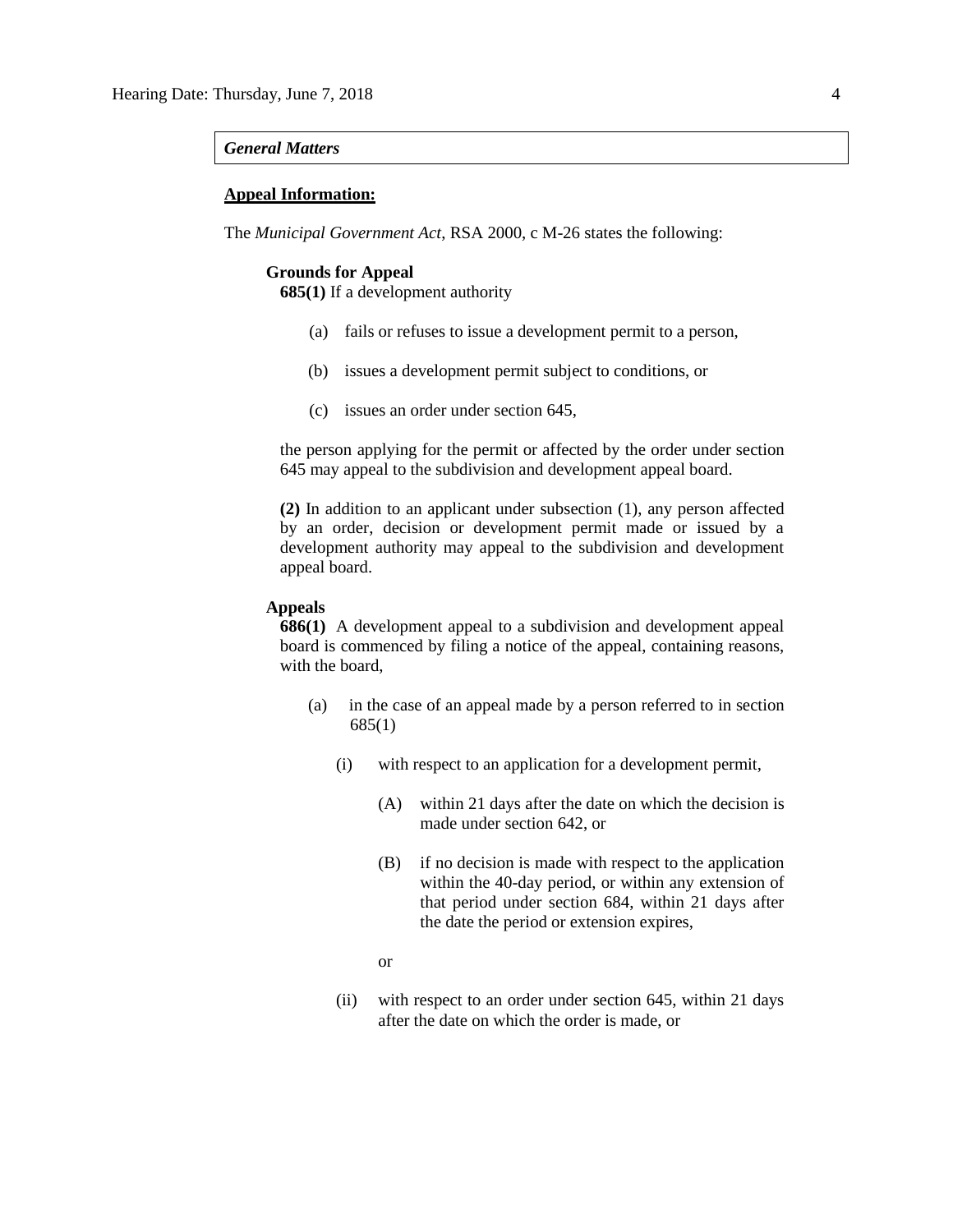(b) in the case of an appeal made by a person referred to in section 685(2), within 21 days after the date on which the notice of the issuance of the permit was given in accordance with the land use bylaw.

# **Hearing and Decision**

**687(3)** In determining an appeal, the subdivision and development appeal board

…

- (a.1) must comply with the land use policies;
- (a.2) subject to section 638, must comply with any applicable statutory plans;
- (a.3) subject to clause (d), must comply with any land use bylaw in effect;

…

- (c) may confirm, revoke or vary the order, decision or development permit or any condition attached to any of them or make or substitute an order, decision or permit of its own;
- (d) may make an order or decision or issue or confirm the issue of a development permit even though the proposed development does not comply with the land use bylaw if, in its opinion,
	- (i) the proposed development would not
		- (A) unduly interfere with the amenities of the neighbourhood, or
		- (B) materially interfere with or affect the use, enjoyment or value of neighbouring parcels of land,

and

(ii) the proposed development conforms with the use prescribed for that land or building in the land use bylaw.

# **General Provisions from the** *Edmonton Zoning Bylaw:*

Under section 420.2(6), **General Industrial Uses** is a **Permitted Use** in the (IM) Medium Industrial Zone.

Under section 420.3(2), **Automotive and Equipment Repair Shops** is a **Discretionary Use** in the (IM) Medium Industrial Zone.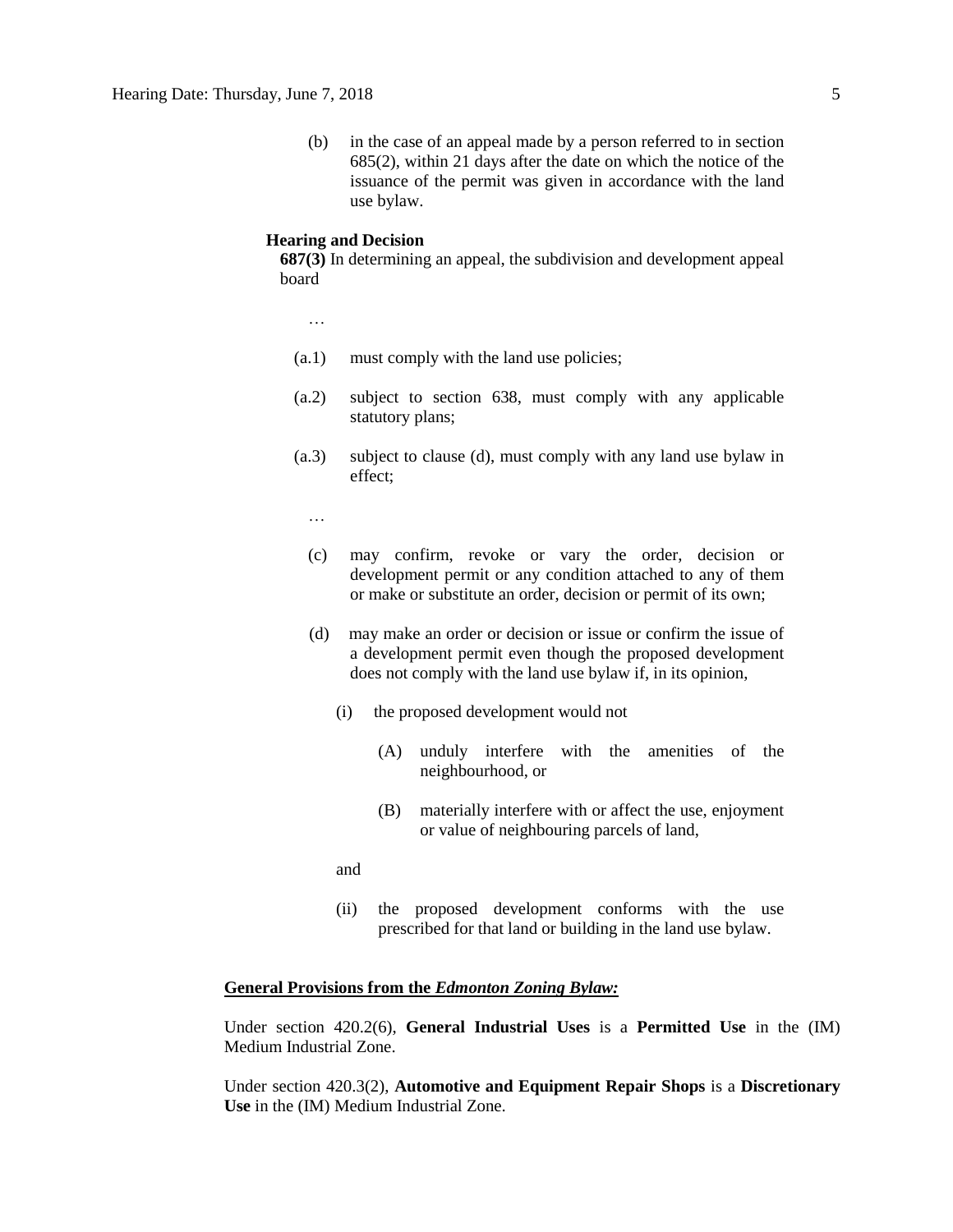Under section 7.5(3), *Industrial Uses*, **General Industrial Uses** means:

means development used principally for one or more of the following activities:

- a. the processing of raw materials;
- b. the making, manufacturing or assembling of semi-finished or finished goods, products or equipment;
- c. the cleaning, servicing, repairing or testing of materials, goods and equipment normally associated with industrial or commercial businesses or cleaning, servicing and repair operations to goods and equipment associated with personal or household use, where such operations have impacts that would make them incompatible in Non-industrial Zones;
- d. the storage or transshipping of materials, goods and equipment;
- e. the distribution and sale of materials, goods and equipment to institutions or industrial and commercial businesses for their direct use or to General Retail Stores or other sales Uses defined in this Bylaw for resale to individual customers; or
- f. the training of personnel in general industrial operations.

This Use includes vehicle body repair and paint shops and Cannabis Production and Distribution facilities licensed and operating pursuant to federal legislation. This Use does not include Major Impact Utility Services and Minor Impact Utility Services or the preparation of food and beverages for direct sale to the public.

Under section 7.4(4) *Commercial Uses*, **Automotive and Equipment Repair Shops** means:

development used for the servicing and mechanical repair of automobiles, motorcycles, snowmobiles and similar vehicles or the sale, installation or servicing of related accessories and parts. This Use Class includes transmission shops, muffler shops, tire shops, automotive glass shops, and upholstery shops. This Use does not include body repair and paint shops.

Under section 6.1(2), **Accessory** means:

means, when used to describe a Use or building, a Use or building naturally or normally incidental, subordinate, and devoted to the principal Use or building, and located on the same lot or Site.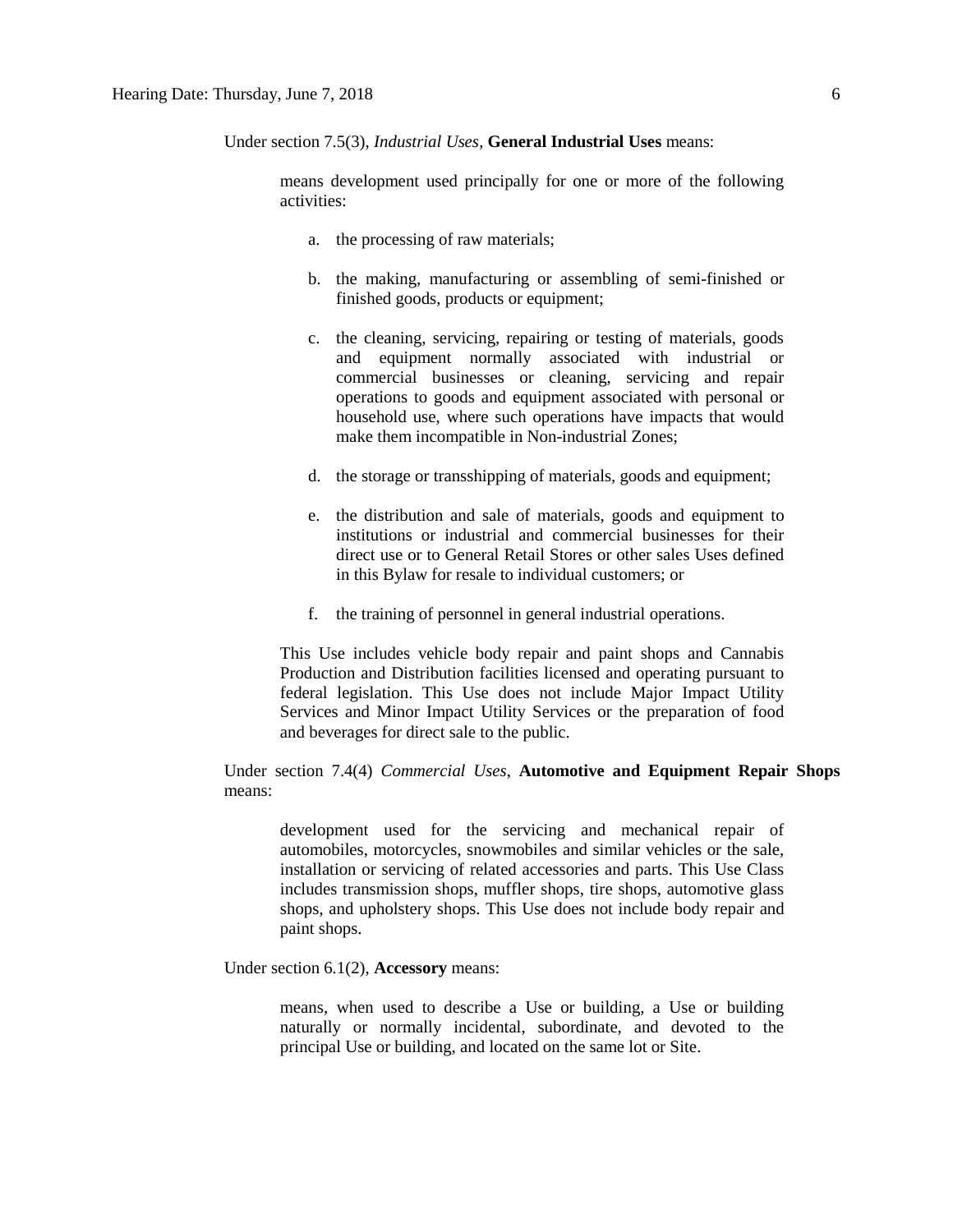### Section 420.1 states that the **General Purpose** of the **(IM) Medium Industrial Zone** is:

to provide for manufacturing, processing, assembly, distribution, service and repair Uses that carry out a portion of their operation outdoors or require outdoor storage areas. Any nuisance associated with such Uses should not generally extend beyond the boundaries of the Site. This Zone should normally be applied on the interior of industrial areas adjacent to collector and local industrial public roadways such that Uses are separated from any adjacent residential areas by a higher quality Industrial or Commercial Zone.

# **Development Officer's Determination**

**Discretionary Use - Automotive and Equipment Repair Shops is approved as a Discretionary Use (Section 420.3).** [unedited].

# *Parking*

Section 54.2, Schedule  $1(A)(27)$  states:

| Any development within the   1 parking space per 100.0 m <sup>2</sup> of |                                |  |  |  |
|--------------------------------------------------------------------------|--------------------------------|--|--|--|
| Industrial Uses, except for Adult   Floor Area provided this is not      |                                |  |  |  |
| Mini-Theatres                                                            | less than 3 parking spaces per |  |  |  |
|                                                                          | tenant or establishment        |  |  |  |

Section 54.2, Schedule 1(A)(12) states:

| Any development within<br><sub>a</sub>          |                                           |
|-------------------------------------------------|-------------------------------------------|
| Commercial Use not listed                       |                                           |
| separately in this table, with a                |                                           |
| Floor Area of:                                  |                                           |
| a. less than $4\,500 \text{ m}^2$               | 1 parking space per 40.0 $m2$ of          |
|                                                 | Floor Area                                |
| b. 4 500 m <sup>2</sup> – 9 000 m <sup>2</sup>  | 1 parking space per $33.3 \text{ m}^2$ of |
|                                                 | Floor Area                                |
| c. 9 000 m <sup>2</sup> – 28 000 m <sup>2</sup> | 1 parking space per $28.5 \text{ m}^2$ of |
|                                                 | Floor Area                                |
| d. greater than 28 000 $m2$                     | 1 parking space per $25.0 \text{ m}^2$ of |
|                                                 | Floor Area                                |

Section  $54.1(2)(h)$  states:

In the case of the multiple Use of a Site, the Development Officer shall calculate the vehicular parking, Bicycle Parking and total off-street loading requirement for each individual Use and the total shall be deemed to be the required vehicular parking, Bicycle Parking or offstreet loading for the Site, unless the applicant can demonstrate that there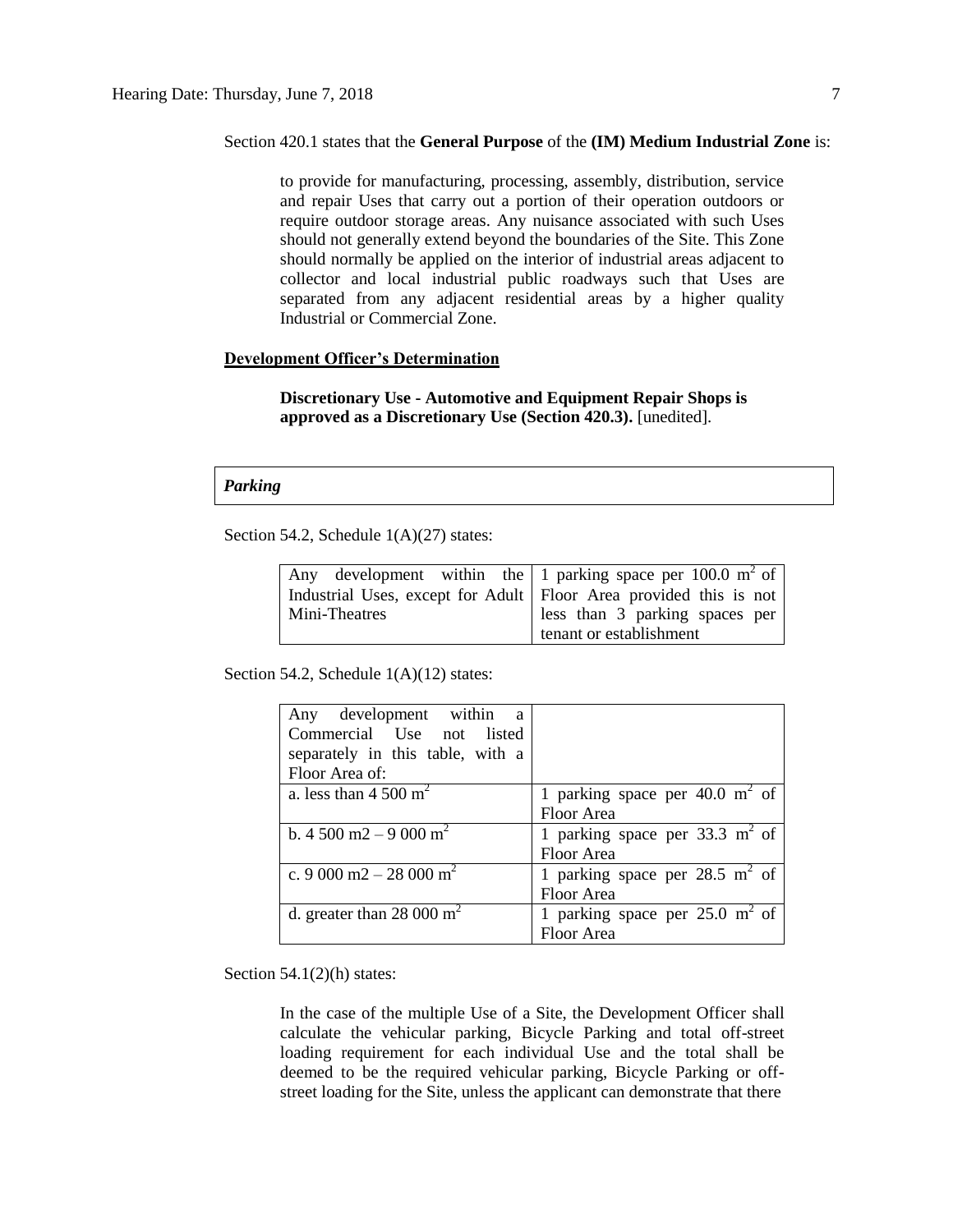is complementary use of the parking or loading facilities which would warrant a reduction in the requirements. Where such reduction is made, this shall be considered a variance and the Development Officer shall state the reduction and the reasons for it on the Development Permit.

Under section 6.1(40), **Floor Area** means:

the total Floor Area of the building or structure, contained within the outside surface of the exterior and Basement walls, provided that in the case of a wall containing windows, the glazing line of windows may be used.

Under section 6.1(113), **Tandem Parking** means "two parking spaces, one behind the other, with a common or shared point of access to the manoeuvring aisle."

### **Development Officer's Determination**

**Parking - The site has 13 parking stalls, instead of 18 (Section 54 and Schedule 1)** [unedited]

# Notice to Applicant/Appellant

Provincial legislation requires that the Subdivision and Development Appeal Board issue its official decision in writing within fifteen days of the conclusion of the hearing.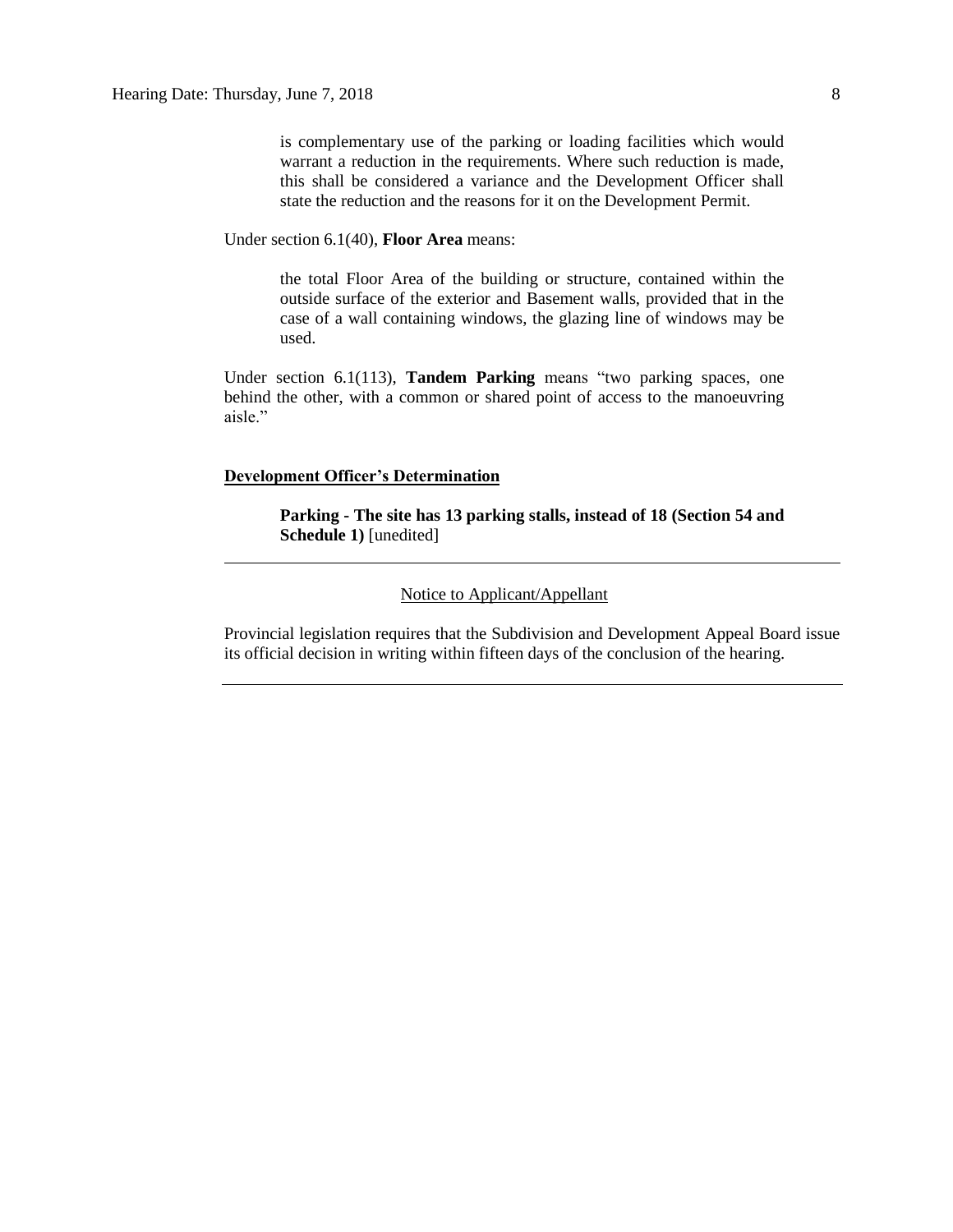| moni<br>I O I<br>וו |
|---------------------|
|---------------------|

Project Number: 278888519-001 APR 06, 2018 **Application Date:** Printed: May 10, 2018 at 12:58 PM Page:  $1 of 2$ 

# **Major Development Permit**

This document is a record of a Development Permit application, and a record of the decision for the undertaking described below, subject to the limitations and conditions of this permit, of the Edmonton Zoning Bylaw 12800 as amended.

| Applicant | <b>Property Address(es) and Legal Description(s)</b> |
|-----------|------------------------------------------------------|
|           | 14710 - 115 AVENUE NW                                |
|           | Plan 1751KS Blk 7 Lot 23                             |
|           | <b>Specific Address(es)</b>                          |
|           | 14710 - 115 AVENUE NW<br>Suite:                      |
|           | Entryway: 14710 - 115 AVENUE NW                      |
|           | Building: 14710 - 115 AVENUE NW                      |

### **Scope of Permit**

To add accessory Automotive and Equipment Repair Shop Use (HITEC FUEL SYSTEMS INC) to existing General Industrial Use (Qualico Glass)

### **Permit Details**

| Class of Permit: Class B      | <b>Contact Person:</b>                |
|-------------------------------|---------------------------------------|
| Gross Floor Area (sq.m.):     | Lot Grading Needed?: N                |
| New Sewer Service Required: N | NumberOfMainFloorDwellings:           |
| Site Area (sq. m.): 1359.23   | Stat. Plan Overlay/Annex Area: (none) |

I/We certify that the above noted details are correct.

Applicant signature:

# **Development Permit Decision**

Approved

### **Subject to the Following Conditions**

Note: A Building Permit is Required for any construction or change in use of a building. For a building permit, and prior to the Plans Examination review, you require construction drawings and the payment of fees. Please contact the 311 Call Centre for further information.

NOTE: This Development Permit is not a Business Licence. A separate application must be made for a Business Licence.

This Development Permit is NOT valid until the Notification Period expires in accordance to Section 21.1. (Reference Section  $17.1)$ 

An approved Development Permit means that the proposed development has been reviewed only against the provisions of the Edmonton Zoning Bylaw. It does not remove obligations to conform with other legislation, bylaws or land title instruments such as the Municipal Government Act, the ERCB Directive 079, the Edmonton Safety Codes Permit Bylaw or any caveats, covenants or easements that might be attached to the Site.

NOTE: Signs require separate Development Applications.

No parking, loading, storage, trash collection, outdoor service or display area shall be permitted within the required 3.0m yards. (Reference Section 420.4(3).)

#### **Variances**

Discretionary Use - Automotive and Equipment Repair Shops is approved as a Discretionary Use (Section 420.3).

Parking - The site has 13 parking stalls, instead of 18 (Section 54 and Schedule 1)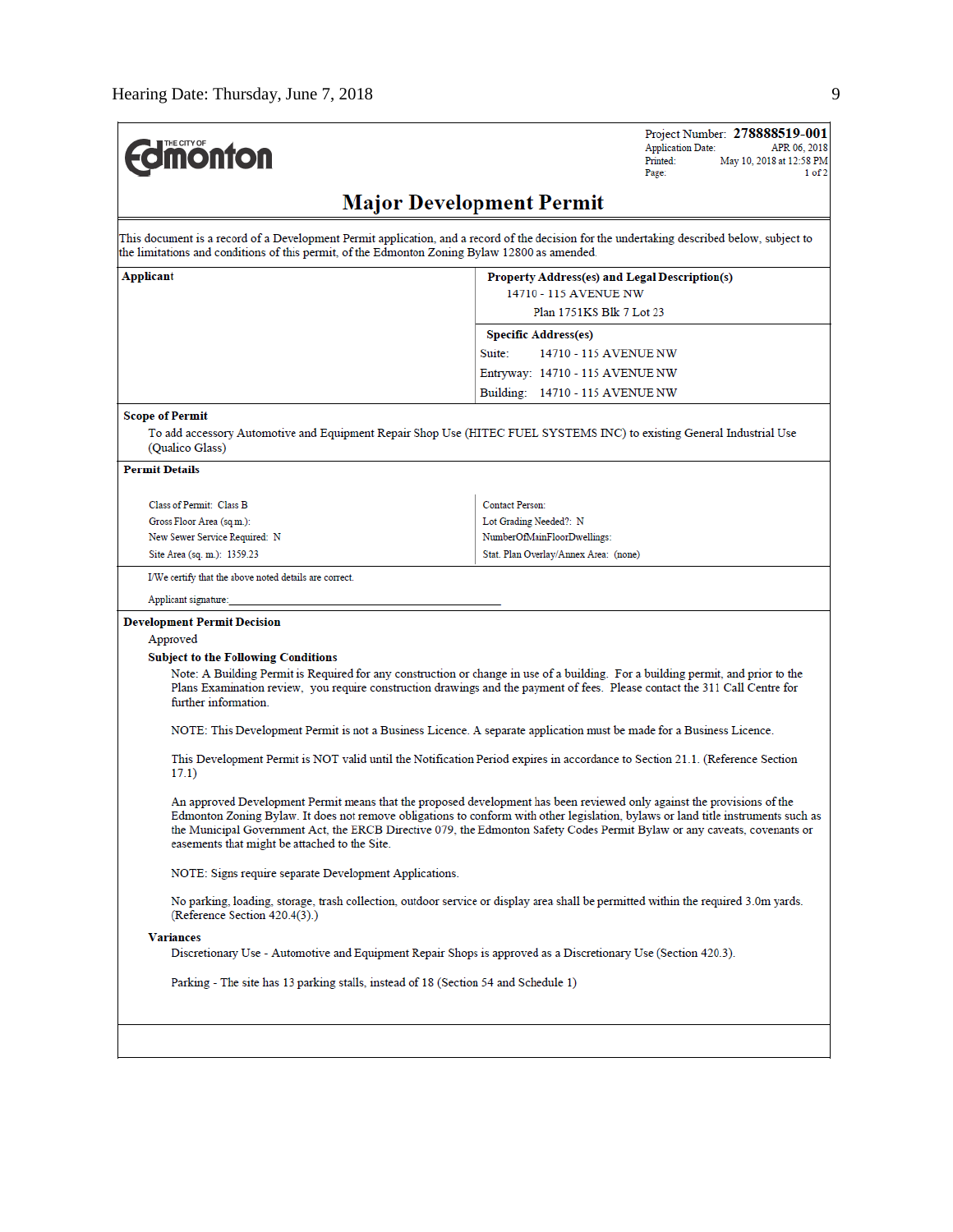| <b><i>Finson from Burgon</i></b>                                                                                                                                            | Project Number: 278888519-001<br><b>Application Date:</b><br>APR 06, 2018<br>Printed:<br>May 10, 2018 at 12:58 PM<br>Page:<br>$2$ of $2$ |  |  |  |  |  |
|-----------------------------------------------------------------------------------------------------------------------------------------------------------------------------|------------------------------------------------------------------------------------------------------------------------------------------|--|--|--|--|--|
| <b>Major Development Permit</b>                                                                                                                                             |                                                                                                                                          |  |  |  |  |  |
| <b>Rights of Appeal</b><br>This approval is subject to the right of appeal as outlined in Chapter 24, Section 683 through 689 of the Municipal Government<br>Amendment Act. |                                                                                                                                          |  |  |  |  |  |
| Issue Date: Apr 17, 2018<br>Development Authority: HARRISON, MARK<br>Notice Period Begins: Apr 24, 2018<br>Ends: May 15, 2018                                               |                                                                                                                                          |  |  |  |  |  |
| Fees                                                                                                                                                                        |                                                                                                                                          |  |  |  |  |  |
| <b>Fee Amount</b><br><b>Amount Paid</b><br>Receipt#                                                                                                                         | <b>Date Paid</b>                                                                                                                         |  |  |  |  |  |
| \$277.00<br>\$277.00<br>04923510<br>Major Dev. Application Fee                                                                                                              | Apr 06, 2018                                                                                                                             |  |  |  |  |  |
| Total GST Amount:<br>\$0.00<br><b>Totals for Permit:</b>                                                                                                                    |                                                                                                                                          |  |  |  |  |  |
| \$277.00<br>\$277.00                                                                                                                                                        |                                                                                                                                          |  |  |  |  |  |
|                                                                                                                                                                             |                                                                                                                                          |  |  |  |  |  |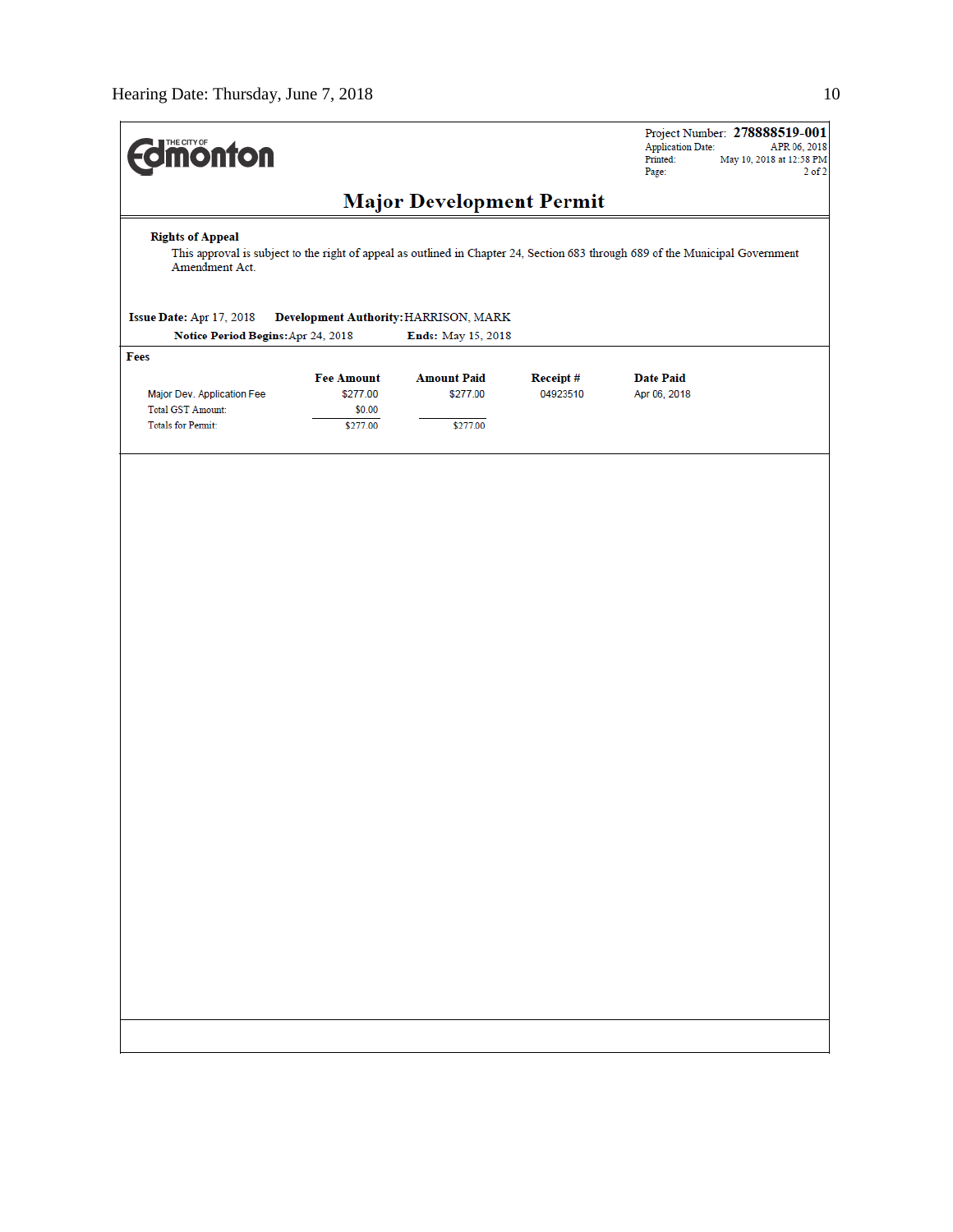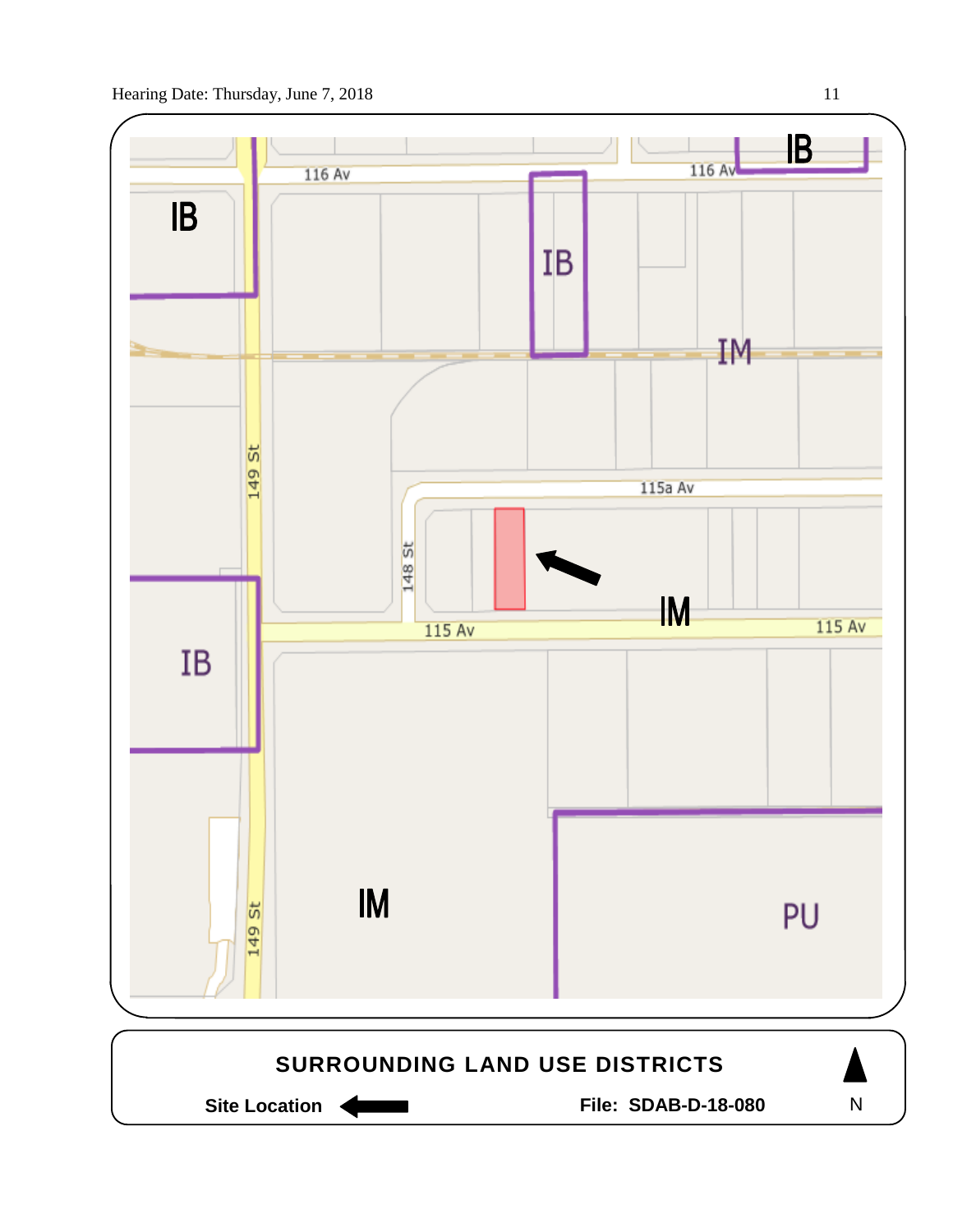# **ITEM II: 1:00 P.M. FILE: SDAB-D-18-081**

Detached House

# AN APPEAL FROM THE DECISION OF THE DEVELOPMENT OFFICER

APPELLANT:

APPLICATION NO.: 271496304-001

APPLICATION TO: Construct a Single Detached House with Basement development (NOT to be used as an additional Dwelling), rear covered deck, Rooftop Terrace, Unenclosed Front Porch, and to demolish an existing Single

| <b>DECISION OF THE</b><br>DEVELOPMENT AUTHORITY:     | Refused                                                                                                        |
|------------------------------------------------------|----------------------------------------------------------------------------------------------------------------|
| <b>DECISION DATE:</b>                                | April 4, 2018                                                                                                  |
| DATE OF APPEAL:                                      | April 16, 2018                                                                                                 |
| <b>MUNICIPAL DESCRIPTION</b><br>OF SUBJECT PROPERTY: | 9716 - 96 Street NW                                                                                            |
| <b>LEGAL DESCRIPTION:</b>                            | Plan 1226AQ Blk 4 Lot 30                                                                                       |
| ZONE:                                                | RF3 Small Scale Infill Development Zone                                                                        |
| OVERLAY(S):                                          | Mature Neighbourhood Overlay<br>North Saskatchewan River Valley and<br><b>Ravine System Protection Overlay</b> |
| STATUTORY PLAN:                                      | Cloverdale Area Redevelopment Plan                                                                             |

# *Grounds for Appeal*

The Appellant provided the following reasons for appealing the decision of the Development Authority:

Over height refusal.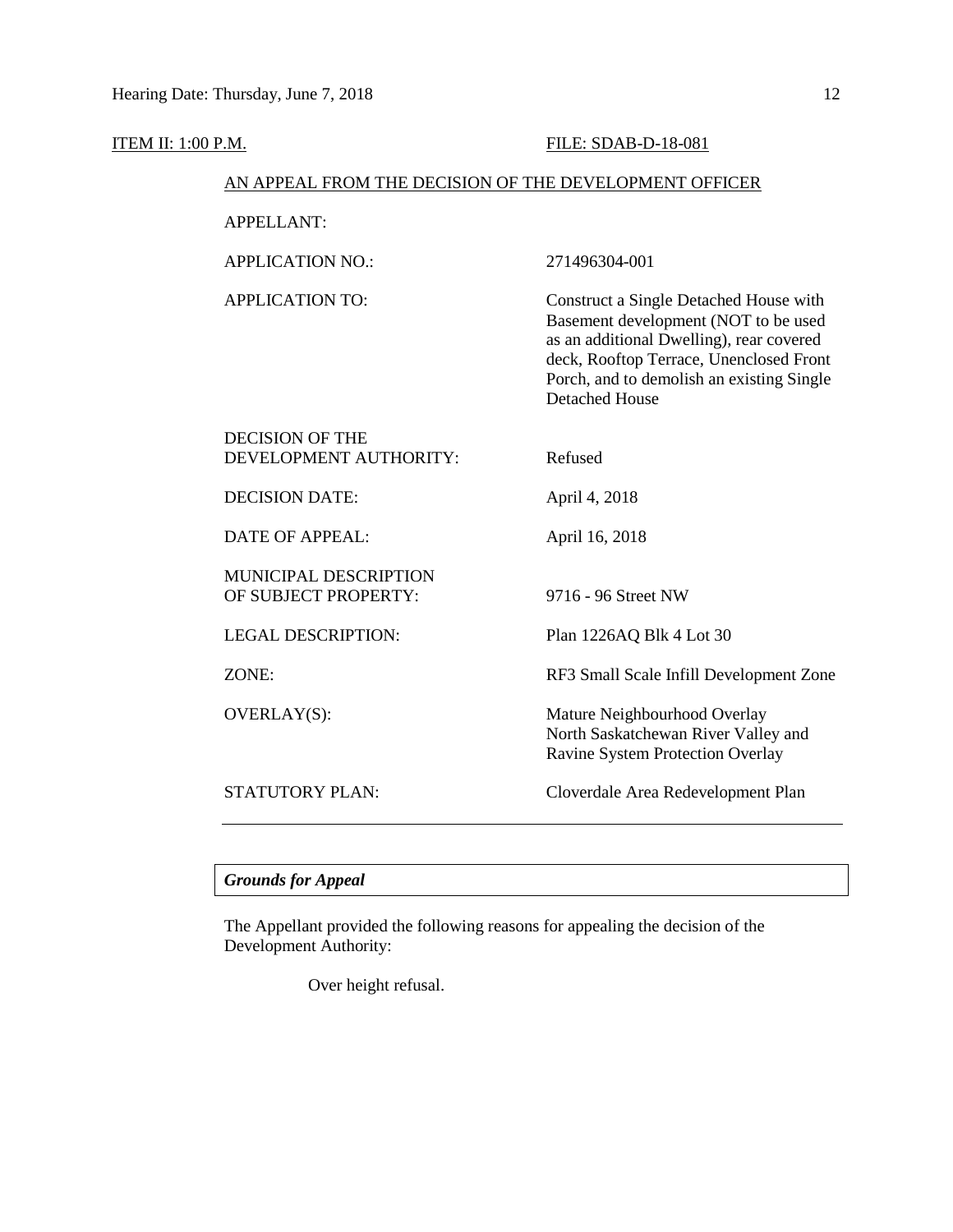# *General Matters*

# **Appeal Information:**

The *Municipal Government Act*, RSA 2000, c M-26 states the following:

# **Grounds for Appeal**

**685(1)** If a development authority

- (a) fails or refuses to issue a development permit to a person,
- (b) issues a development permit subject to conditions, or
- (c) issues an order under section 645,

the person applying for the permit or affected by the order under section 645 may appeal to the subdivision and development appeal board.

# **Appeals**

**686(1)** A development appeal to a subdivision and development appeal board is commenced by filing a notice of the appeal, containing reasons, with the board,

- (a) in the case of an appeal made by a person referred to in section 685(1)
	- (i) with respect to an application for a development permit,
		- (A) within 21 days after the date on which the decision is made under section 642,

### **Hearing and Decision**

**687(3)** In determining an appeal, the subdivision and development appeal board

- (a.1) must comply with the land use policies;
- (a.2) subject to section 638, must comply with any applicable statutory plans;
- (a.3) subject to clause (d), must comply with any land use bylaw in effect;
	- …
	- (c) may confirm, revoke or vary the order, decision or development permit or any condition attached to any of them or make or substitute an order, decision or permit of its own;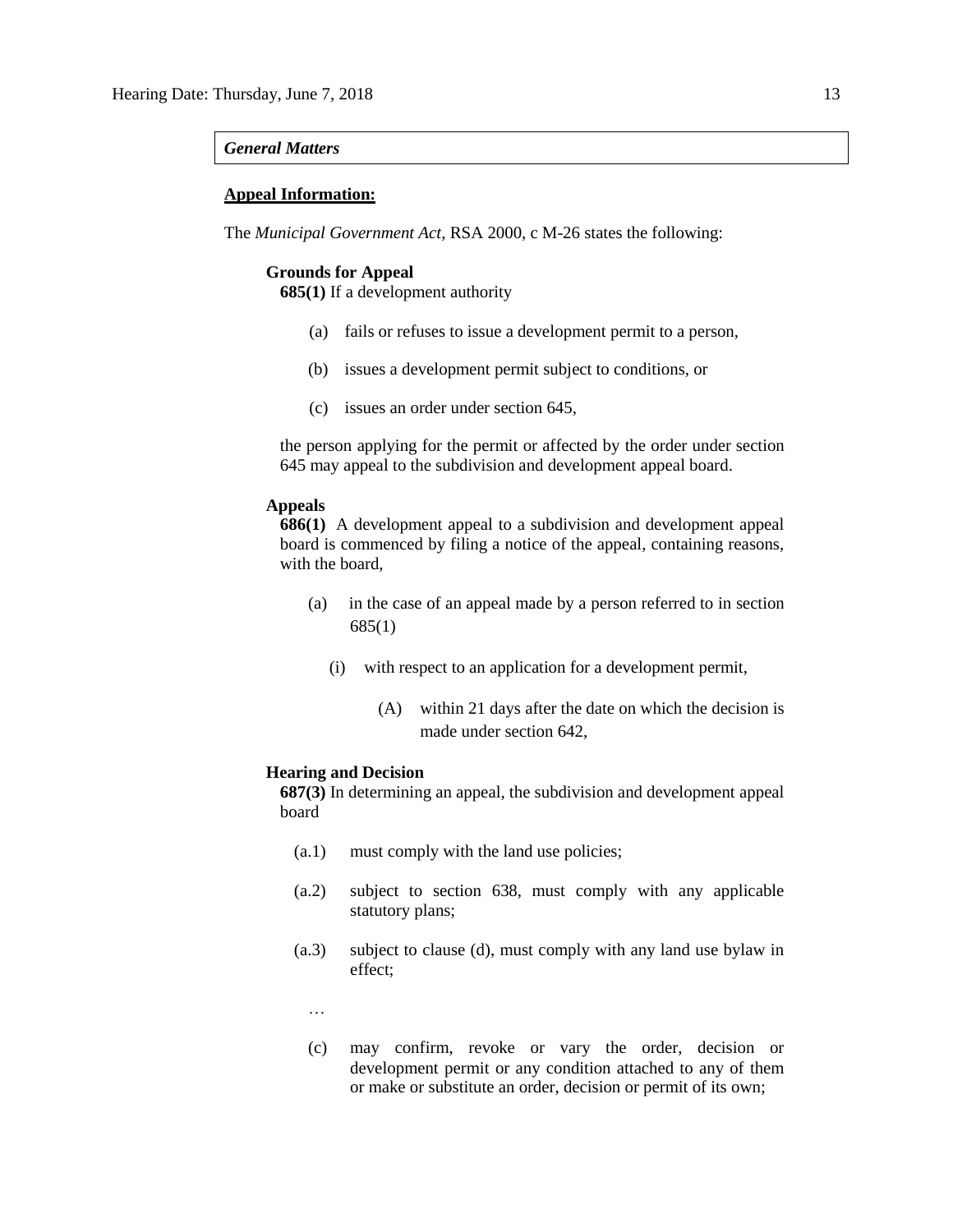- (d) may make an order or decision or issue or confirm the issue of a development permit even though the proposed development does not comply with the land use bylaw if, in its opinion,
	- (i) the proposed development would not
		- (A) unduly interfere with the amenities of the neighbourhood, or
		- (B) materially interfere with or affect the use, enjoyment or value of neighbouring parcels of land,

and

(ii) the proposed development conforms with the use prescribed for that land or building in the land use bylaw.

# **General Provisions from the** *Edmonton Zoning Bylaw:*

# Under 140.2(10), **Single Detached Housing** is a **Permitted Use** in the **(RF3) Small Scale Infill Development Zone.**

Under Section 7.2(8), **Single Detached Housing** means development consisting of a building containing only one Dwelling, which is separate from any other Dwelling or building. Where a Secondary Suite is a Permitted or Discretionary Use in a Zone, a building which contains Single Detached Housing may also contain a Secondary Suite. This Use includes Mobile Homes which conform to [Section 78](https://webdocs.edmonton.ca/InfraPlan/zoningbylaw/ZoningBylaw/Part1/Special_Land/78__Mobile_Homes.htm) of this Bylaw

Section 140.1 states that the **General Purpose** of the **(RF3) Small Scale Infill Development Zone** to provide for Single Detached Housing and Semi-detached Housing while allowing small-scale conversion and infill redevelopment to buildings containing up to four Dwellings under certain conditions, and including Secondary Suites and Garden Suites.

Section 814.1 states that the **General Purpose** of the **Mature Neighbourhood Overlay**  is:

To regulate residential development in Edmonton's mature residential neighbourhoods, while responding to the context of surrounding development, maintaining the pedestrian-oriented design of the streetscape, and to provide an opportunity for consultation by gathering input from affected parties on the impact of a proposed variance to the Overlay regulations.

# Section 811.1 states that the **General Purpose** of the **North Saskatchewan River Valley and Ravine System Protection Overlay** is:

To provide a development Setback from the North Saskatchewan River Valle and Ravine System.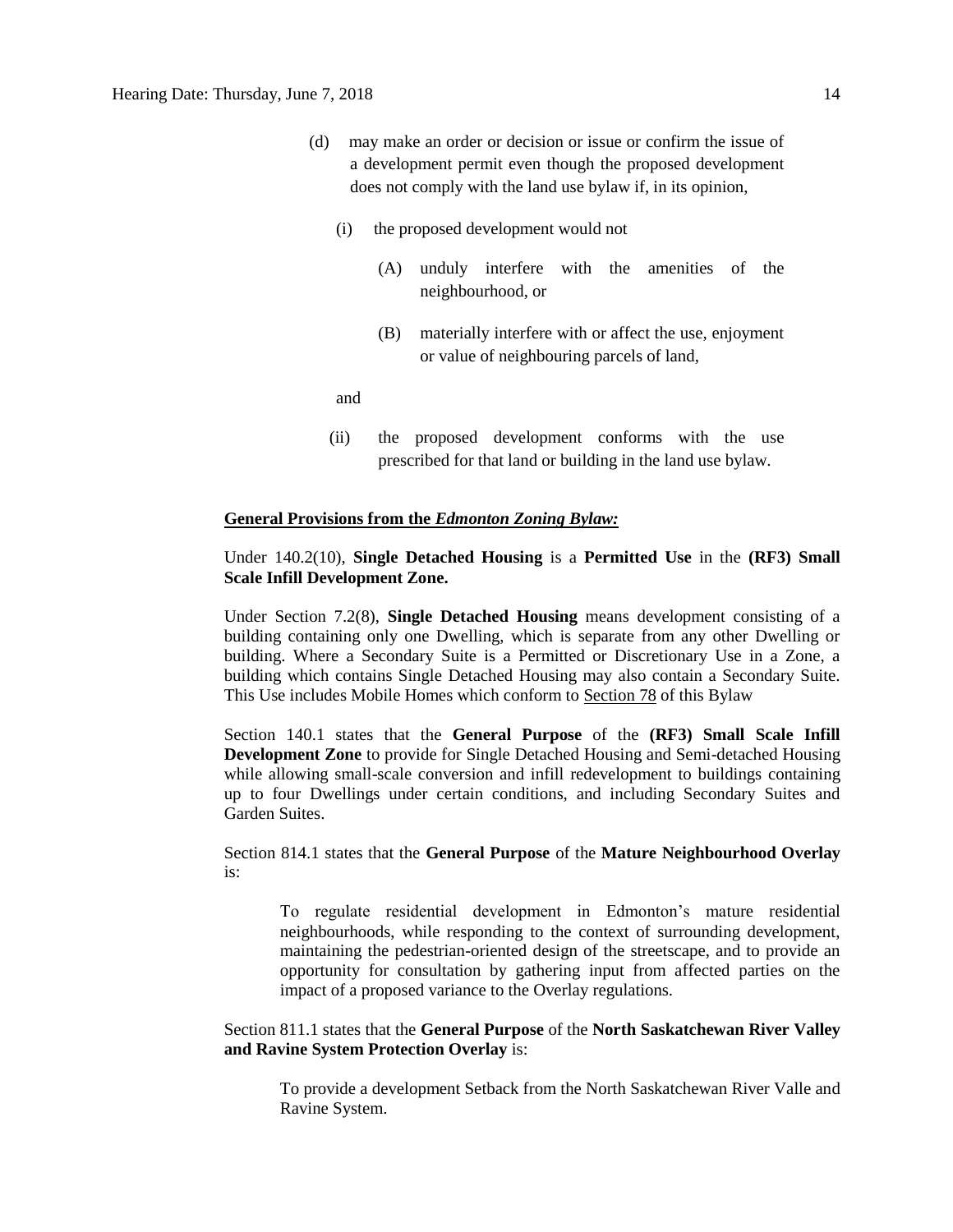*Height*

Section 814.3(5) states the maximum Height shall not exceed 8.9 metres.

Under Section 6.1(55), **Height** means a vertical distance between two points.

# **Development Officer's Determination**

The height of the house to the midpoint of the parapet is 10.2 metres instead of 8.9 metres, and to top of the parapet is 10.3 metres instead of 9.3 metres

# *Community Consultation*

Section 814.5(1) states that when the Development Officer receives a Development Permit Application for a new principal building, new Garage Suite, or new Garden Suite that does not comply with any regulation contained within this Overlay, or receives a Development Permit for alterations to an existing structure that require a variance to Section 814.3(1), 814.3(3), 814.3(5) or 814.3(9) of this Overlay:

- a. the Development Officer shall send notice, to the recipient parties specified in Table 814.5(2), to outline any requested variances to the Overlay and solicit comments directly related to the proposed variance;
- b. the Development Officer shall not render a decision on the Development Permit application until 21 days after notice has been sent, unless the Development Officer receives feedback from the specified affected parties in accordance with Table 814.5(2); and
- c. the Development Officer shall consider any comments directly related to the proposed variance when determining whether to approve the Development Permit Application in accordance with Sections 11.3 and 11.4.

| <b>Table 814.5(2)</b> |                                                                                                                                                                                                                                 |                                                                                                                                                                                           |  |                                                                   |  |  |
|-----------------------|---------------------------------------------------------------------------------------------------------------------------------------------------------------------------------------------------------------------------------|-------------------------------------------------------------------------------------------------------------------------------------------------------------------------------------------|--|-------------------------------------------------------------------|--|--|
| <b>Tier</b>           | <b>Recipient Parties</b>                                                                                                                                                                                                        | <b>Affected Parties</b>                                                                                                                                                                   |  | <b>Regulation of this Overlay</b><br><b>Proposed to be Varied</b> |  |  |
| Tier                  | The municipal address<br>and assessed owners of<br>the land wholly or<br>partially located within<br>a distance of 60.0 m of<br>the Site of the proposed<br>development and the<br>President of each<br><b>Community League</b> | The assessed owners of the<br>land wholly or partially located<br>within a distance of 60.0 m of<br>the Site of the proposed<br>development and the President<br>of each Community League |  | $814.3(5) - Height$                                               |  |  |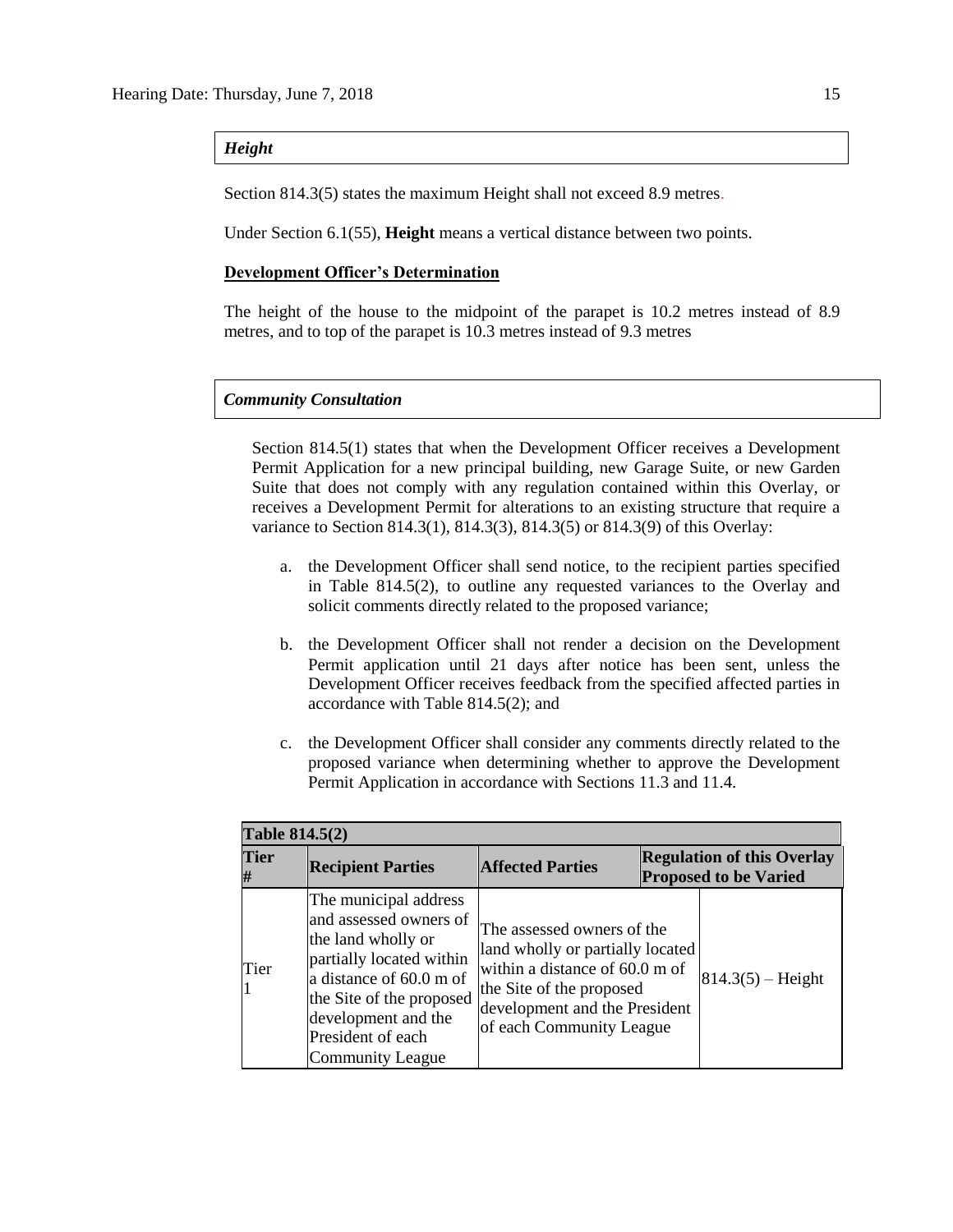# Notice to Applicant/Appellant

Provincial legislation requires that the Subdivision and Development Appeal Board issue its official decision in writing within fifteen days of the conclusion of the hearing.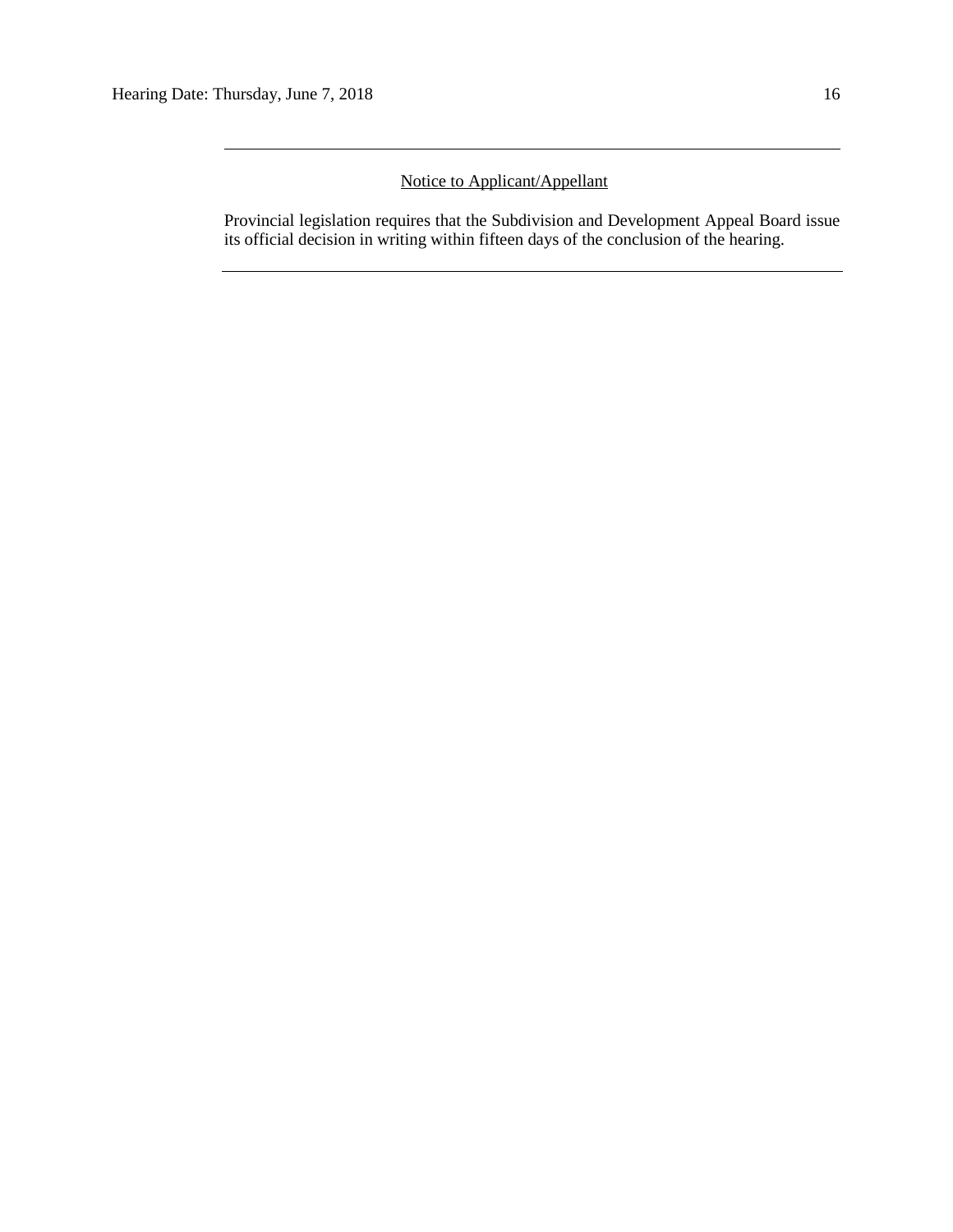| <b>Edmonton</b>                                                                                                                                                                                                                                                                                                                                                                                                            |                                          |                                               |                                                                | Project Number: 271496304-001<br><b>Application Date:</b><br>Printed: | JAN 16, 2018<br>April 16, 2018 at 10:58 AM |  |
|----------------------------------------------------------------------------------------------------------------------------------------------------------------------------------------------------------------------------------------------------------------------------------------------------------------------------------------------------------------------------------------------------------------------------|------------------------------------------|-----------------------------------------------|----------------------------------------------------------------|-----------------------------------------------------------------------|--------------------------------------------|--|
|                                                                                                                                                                                                                                                                                                                                                                                                                            |                                          | <b>Application for</b>                        |                                                                | Page:                                                                 | 1 of 2                                     |  |
|                                                                                                                                                                                                                                                                                                                                                                                                                            |                                          | <b>House Development and Building Permit</b>  |                                                                |                                                                       |                                            |  |
| This document is a record of a Development Permit and/or Building Permit application, and a record of the decision for the undertaking<br>described below, subject to the limitations and conditions of this permit, of the Edmonton Zoning Bylaw 12800 as amended, Safety Codes<br>Act RSA 2000, Safety Codes Act Permit Regulation, Alberta Building Code and City of Edmonton Bylaw 15894 Safety Codes Permit<br>Bylaw. |                                          |                                               |                                                                |                                                                       |                                            |  |
| Applicant                                                                                                                                                                                                                                                                                                                                                                                                                  |                                          | Property Address(es) and Legal Description(s) |                                                                |                                                                       |                                            |  |
|                                                                                                                                                                                                                                                                                                                                                                                                                            |                                          |                                               | 9716 - 96 STREET NW                                            |                                                                       |                                            |  |
|                                                                                                                                                                                                                                                                                                                                                                                                                            |                                          |                                               | Plan 1226AQ Blk 4 Lot 30                                       |                                                                       |                                            |  |
|                                                                                                                                                                                                                                                                                                                                                                                                                            |                                          |                                               | Location(s) of Work                                            |                                                                       |                                            |  |
|                                                                                                                                                                                                                                                                                                                                                                                                                            |                                          |                                               | Entryway: 9716 - 96 STREET NW                                  |                                                                       |                                            |  |
|                                                                                                                                                                                                                                                                                                                                                                                                                            |                                          |                                               | Building: 9716 - 96 STREET NW                                  |                                                                       |                                            |  |
| <b>Scope of Application</b>                                                                                                                                                                                                                                                                                                                                                                                                |                                          |                                               |                                                                |                                                                       |                                            |  |
| To construct a Single Detached House with Basement development (NOT to be used as an additional Dwelling), rear covered deck,<br>Rooftop Terrace, Unenclosed Front Porch, and to demolish an existing Single Detached House.                                                                                                                                                                                               |                                          |                                               |                                                                |                                                                       |                                            |  |
| <b>Permit Details</b>                                                                                                                                                                                                                                                                                                                                                                                                      |                                          |                                               |                                                                |                                                                       |                                            |  |
| Affected Floor Area (sq. ft.): 2656                                                                                                                                                                                                                                                                                                                                                                                        |                                          |                                               | Building Height to Midpoint (m): 10.17                         |                                                                       |                                            |  |
| Class of Permit:                                                                                                                                                                                                                                                                                                                                                                                                           |                                          |                                               | Dwelling Type: Single Detached House                           |                                                                       |                                            |  |
| Front Yard $(m)$ : 6.22                                                                                                                                                                                                                                                                                                                                                                                                    |                                          |                                               | Home Design Type:                                              |                                                                       |                                            |  |
| Rear Yard (m): 18.49                                                                                                                                                                                                                                                                                                                                                                                                       |                                          |                                               | Secondary Suite Included ?: N                                  |                                                                       |                                            |  |
| Side Yard, $left(m): 1.22$                                                                                                                                                                                                                                                                                                                                                                                                 |                                          |                                               | Side Yard, right (m): 1.22                                     |                                                                       |                                            |  |
| Site Area (sq. m.): 399.05                                                                                                                                                                                                                                                                                                                                                                                                 |                                          |                                               | Site Depth (m): 39.65                                          |                                                                       |                                            |  |
| Site Width $(m)$ : 10.07                                                                                                                                                                                                                                                                                                                                                                                                   |                                          |                                               | Stat. Plan Overlay/Annex Area: Mature Neighbourhood<br>Overlay |                                                                       |                                            |  |
| I/We certify that the above noted details are correct.                                                                                                                                                                                                                                                                                                                                                                     |                                          |                                               |                                                                |                                                                       |                                            |  |
| Applicant signature:                                                                                                                                                                                                                                                                                                                                                                                                       |                                          |                                               |                                                                |                                                                       |                                            |  |
| Development Application Decision                                                                                                                                                                                                                                                                                                                                                                                           |                                          |                                               |                                                                |                                                                       |                                            |  |
| Refused                                                                                                                                                                                                                                                                                                                                                                                                                    |                                          |                                               |                                                                |                                                                       |                                            |  |
| <b>Reason for Refusal</b><br>1. Height - The Height of the House to the midpoint of the parapet is 10.2m instead of 8.9m, and to top of the parapet is 10.3m<br>instead of $9.3m$ (Sections $814.3.5$ )                                                                                                                                                                                                                    |                                          |                                               |                                                                |                                                                       |                                            |  |
| <b>Rights of Appeal</b><br>The Applicant has the right of appeal within 14 days of receiving notice of the Development Application Decision, as outlined in<br>Chapter 24, Section 683 through 689 of the Municipal Government Amendment Act.                                                                                                                                                                              |                                          |                                               |                                                                |                                                                       |                                            |  |
|                                                                                                                                                                                                                                                                                                                                                                                                                            |                                          |                                               |                                                                |                                                                       |                                            |  |
| Issue Date: Apr 04, 2018<br>Fees                                                                                                                                                                                                                                                                                                                                                                                           | <b>Development Authority: XIE, JASON</b> |                                               |                                                                | Signature:                                                            |                                            |  |
|                                                                                                                                                                                                                                                                                                                                                                                                                            | <b>Fee Amount</b>                        | <b>Amount Paid</b>                            | Receipt#                                                       | Date Paid                                                             |                                            |  |
| Water Usage Fee                                                                                                                                                                                                                                                                                                                                                                                                            | \$72.60                                  | \$72.60                                       | 04745820                                                       | Jan 16, 2018                                                          |                                            |  |
| Electrical Fees (House)                                                                                                                                                                                                                                                                                                                                                                                                    | \$324.00                                 | \$324.00                                      | 04745820                                                       | Jan 16, 2018                                                          |                                            |  |
| Development Permit Inspection Fee                                                                                                                                                                                                                                                                                                                                                                                          | \$0.00                                   | \$204.00                                      | 04745820                                                       | Jan 16, 2018                                                          |                                            |  |
| <b>Building Permit Fee</b>                                                                                                                                                                                                                                                                                                                                                                                                 | \$2,401.00                               | \$2,401.00                                    | 04745820                                                       | Jan 16, 2018                                                          |                                            |  |
| Electrical Fee (Service)                                                                                                                                                                                                                                                                                                                                                                                                   | \$81.00                                  | \$81.00                                       | 04745820                                                       | Jan 16, 2018                                                          |                                            |  |
|                                                                                                                                                                                                                                                                                                                                                                                                                            |                                          |                                               |                                                                |                                                                       |                                            |  |
| Safety Codes Fee                                                                                                                                                                                                                                                                                                                                                                                                           | \$96.04                                  | \$96.04                                       | 04745820                                                       | Jan 16, 2018                                                          |                                            |  |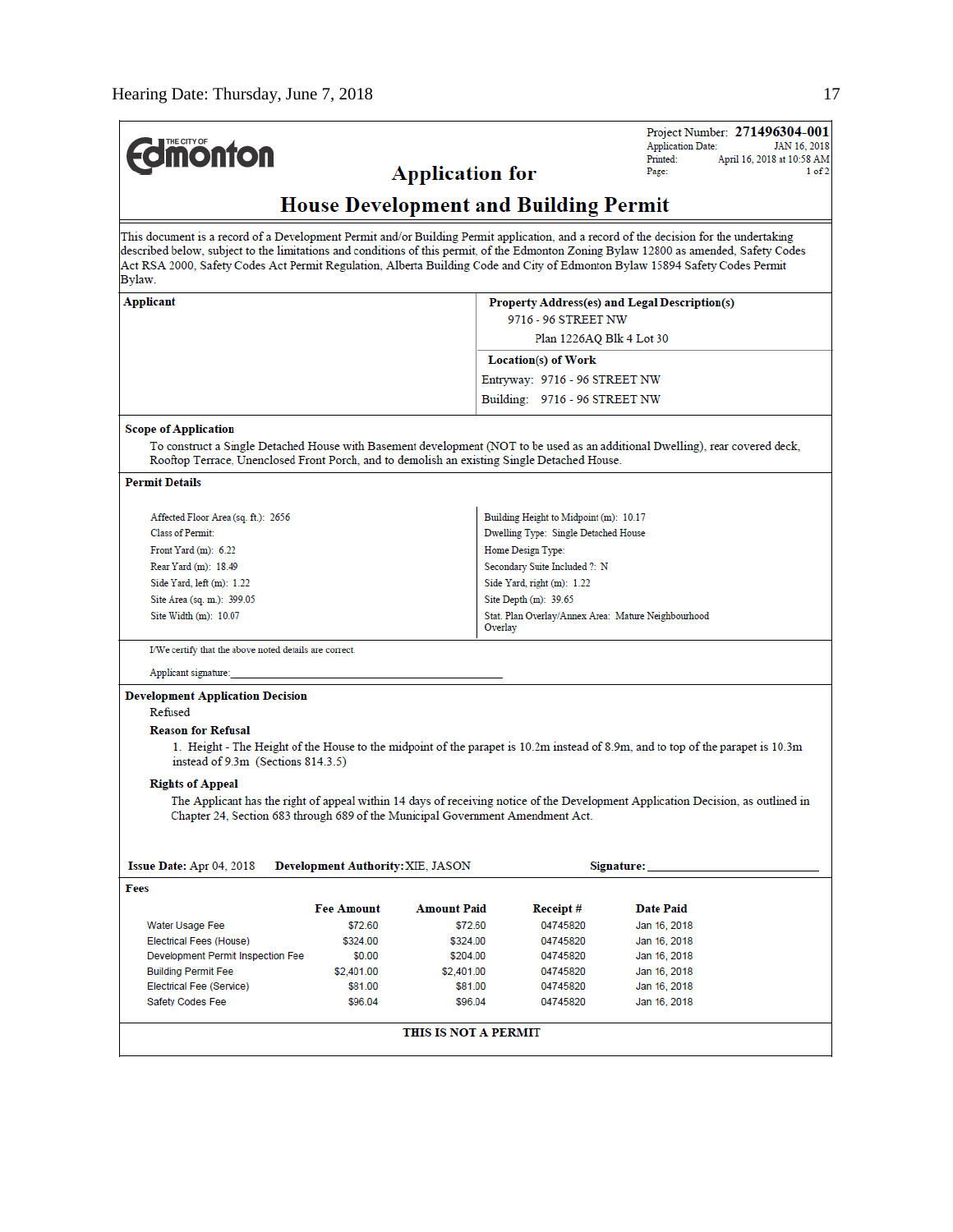| <b>dimonton</b>                             | <b>Application for</b><br><b>House Development and Building Permit</b> |                      |          | Project Number: 271496304-001<br><b>Application Date:</b><br>JAN 16, 2018<br>Printed:<br>April 16, 2018 at 10:58 AM<br>$2$ of $2$<br>Page: |  |  |
|---------------------------------------------|------------------------------------------------------------------------|----------------------|----------|--------------------------------------------------------------------------------------------------------------------------------------------|--|--|
|                                             |                                                                        |                      |          |                                                                                                                                            |  |  |
| Fees                                        |                                                                        |                      |          |                                                                                                                                            |  |  |
|                                             | <b>Fee Amount</b>                                                      | <b>Amount Paid</b>   | Receipt# | <b>Date Paid</b>                                                                                                                           |  |  |
| Electrical Safety Codes Fee                 | \$17.46                                                                | \$17.46              | 04745820 | Jan 16, 2018                                                                                                                               |  |  |
| Lot Grading Fee<br><b>Total GST Amount:</b> | \$143.00<br>\$0.00                                                     | \$143.00             | 04745820 | Jan 16, 2018                                                                                                                               |  |  |
| <b>Totals for Permit:</b>                   | \$3,135.10                                                             | \$3,339.10           |          |                                                                                                                                            |  |  |
| (overpaid by (\$204.00))                    |                                                                        |                      |          |                                                                                                                                            |  |  |
|                                             |                                                                        |                      |          |                                                                                                                                            |  |  |
|                                             |                                                                        |                      |          |                                                                                                                                            |  |  |
|                                             |                                                                        |                      |          |                                                                                                                                            |  |  |
|                                             |                                                                        |                      |          |                                                                                                                                            |  |  |
|                                             |                                                                        |                      |          |                                                                                                                                            |  |  |
|                                             |                                                                        |                      |          |                                                                                                                                            |  |  |
|                                             |                                                                        |                      |          |                                                                                                                                            |  |  |
|                                             |                                                                        |                      |          |                                                                                                                                            |  |  |
|                                             |                                                                        |                      |          |                                                                                                                                            |  |  |
|                                             |                                                                        |                      |          |                                                                                                                                            |  |  |
|                                             |                                                                        |                      |          |                                                                                                                                            |  |  |
|                                             |                                                                        |                      |          |                                                                                                                                            |  |  |
|                                             |                                                                        |                      |          |                                                                                                                                            |  |  |
|                                             |                                                                        |                      |          |                                                                                                                                            |  |  |
|                                             |                                                                        |                      |          |                                                                                                                                            |  |  |
|                                             |                                                                        |                      |          |                                                                                                                                            |  |  |
|                                             |                                                                        |                      |          |                                                                                                                                            |  |  |
|                                             |                                                                        |                      |          |                                                                                                                                            |  |  |
|                                             |                                                                        |                      |          |                                                                                                                                            |  |  |
|                                             |                                                                        |                      |          |                                                                                                                                            |  |  |
|                                             |                                                                        |                      |          |                                                                                                                                            |  |  |
|                                             |                                                                        |                      |          |                                                                                                                                            |  |  |
|                                             |                                                                        |                      |          |                                                                                                                                            |  |  |
|                                             |                                                                        |                      |          |                                                                                                                                            |  |  |
|                                             |                                                                        |                      |          |                                                                                                                                            |  |  |
|                                             |                                                                        |                      |          |                                                                                                                                            |  |  |
|                                             |                                                                        |                      |          |                                                                                                                                            |  |  |
|                                             |                                                                        |                      |          |                                                                                                                                            |  |  |
|                                             |                                                                        |                      |          |                                                                                                                                            |  |  |
|                                             |                                                                        |                      |          |                                                                                                                                            |  |  |
|                                             |                                                                        |                      |          |                                                                                                                                            |  |  |
|                                             |                                                                        |                      |          |                                                                                                                                            |  |  |
|                                             |                                                                        |                      |          |                                                                                                                                            |  |  |
|                                             |                                                                        | THIS IS NOT A PERMIT |          |                                                                                                                                            |  |  |
|                                             |                                                                        |                      |          |                                                                                                                                            |  |  |